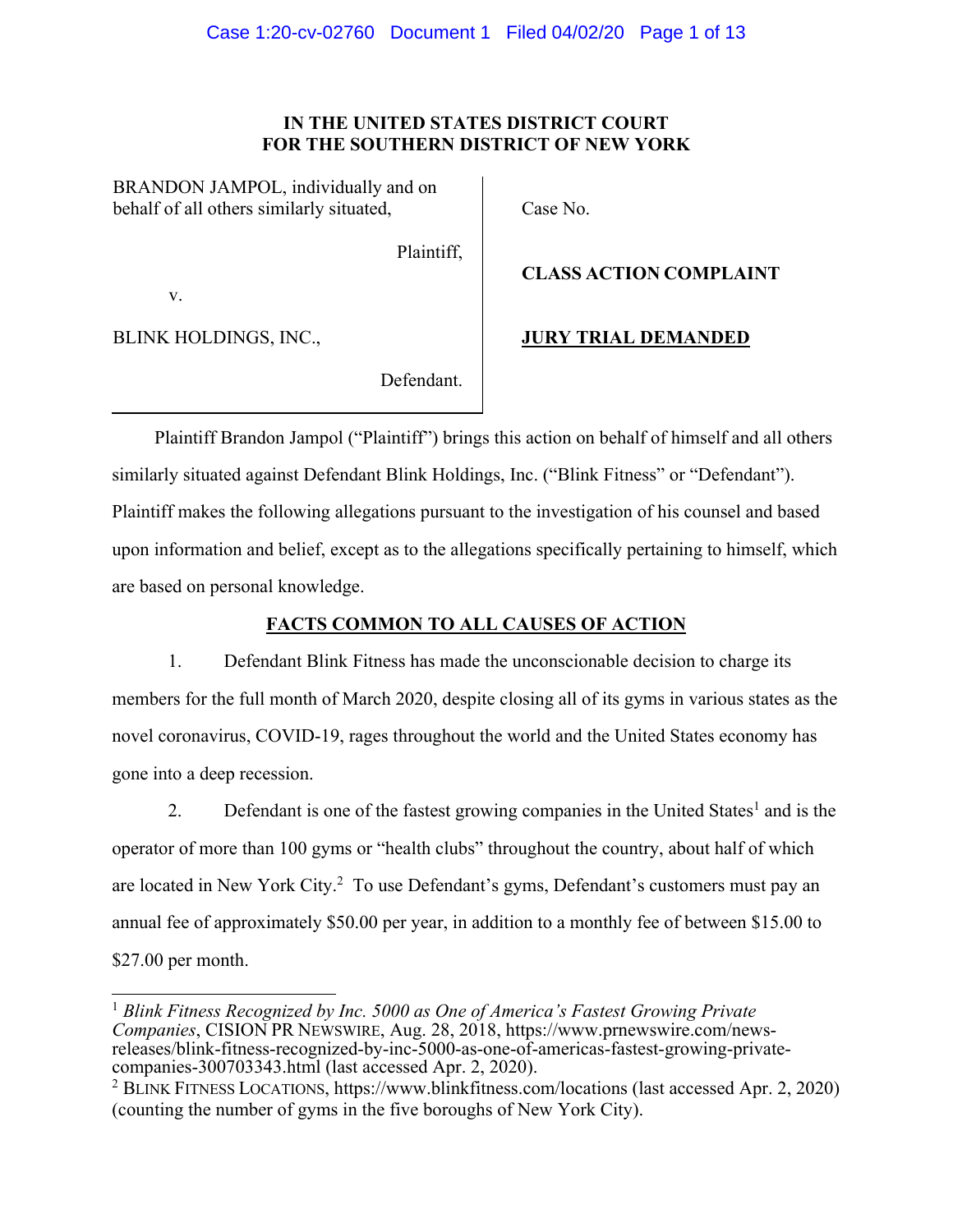### Case 1:20-cv-02760 Document 1 Filed 04/02/20 Page 2 of 13

3. To sign up for Defendant's memberships, customers provide Defendant with their credit card or debit card information. Defendant then automatically charges its customers' credit or debit cards as payments are due on a monthly basis.

4. On March 16, 2020, Defendant announced that it was closing all of its gyms in the following states until further notice: California, Florida, Illinois, Massachusetts, Michigan, New Jersey, New York, Pennsylvania, Texas, and Virginia.<sup>3</sup> Defendant promised that it would be freezing members' monthly dues going forward. Nonetheless, Defendant charged its members for the full month of March, despite closing its gyms halfway through the month. Defendant thus deprived its members of the full benefit of the bargain.

5. Defendant is able to unilaterally charge its millions of customers monthly fees without their consent, as it is in possession of its customers' debit and credit card information. Thus, Defendant has made the deliberate decision to bilk its customers out of their money at a difficult time while its customers do not have access to Defendant's gyms. The sole reason Defendant's customers pay monthly membership fees is to have *access* to Defendant's gyms. Now, Defendant is charging its customers the price for a full month while denying customers all access to all of Defendant's gyms in various states.

6. Plaintiff seeks relief in this action individually, and on behalf of all of a Class and Subclass of Defendant's customers that were charged fees for the full month of March 2020 despite the closure of Defendant's gyms. Plaintiff brings claims for (i) negligent misrepresentation, (ii) fraud, (iii) unjust enrichment, (iv) money had and received, (v) conversion, (vi) breach of contract, (vii) violation of New York General Business Law § 349, (viii) violation of New York General Business Law § 350, and (ix) violation of New York General Business Law §§ 620, *et seq*.

<sup>3</sup> Blink Fitness Gym Updates, https://www.blog.blinkfitness.com/blink-fitness-gym-updates (last accessed Apr. 2, 2020).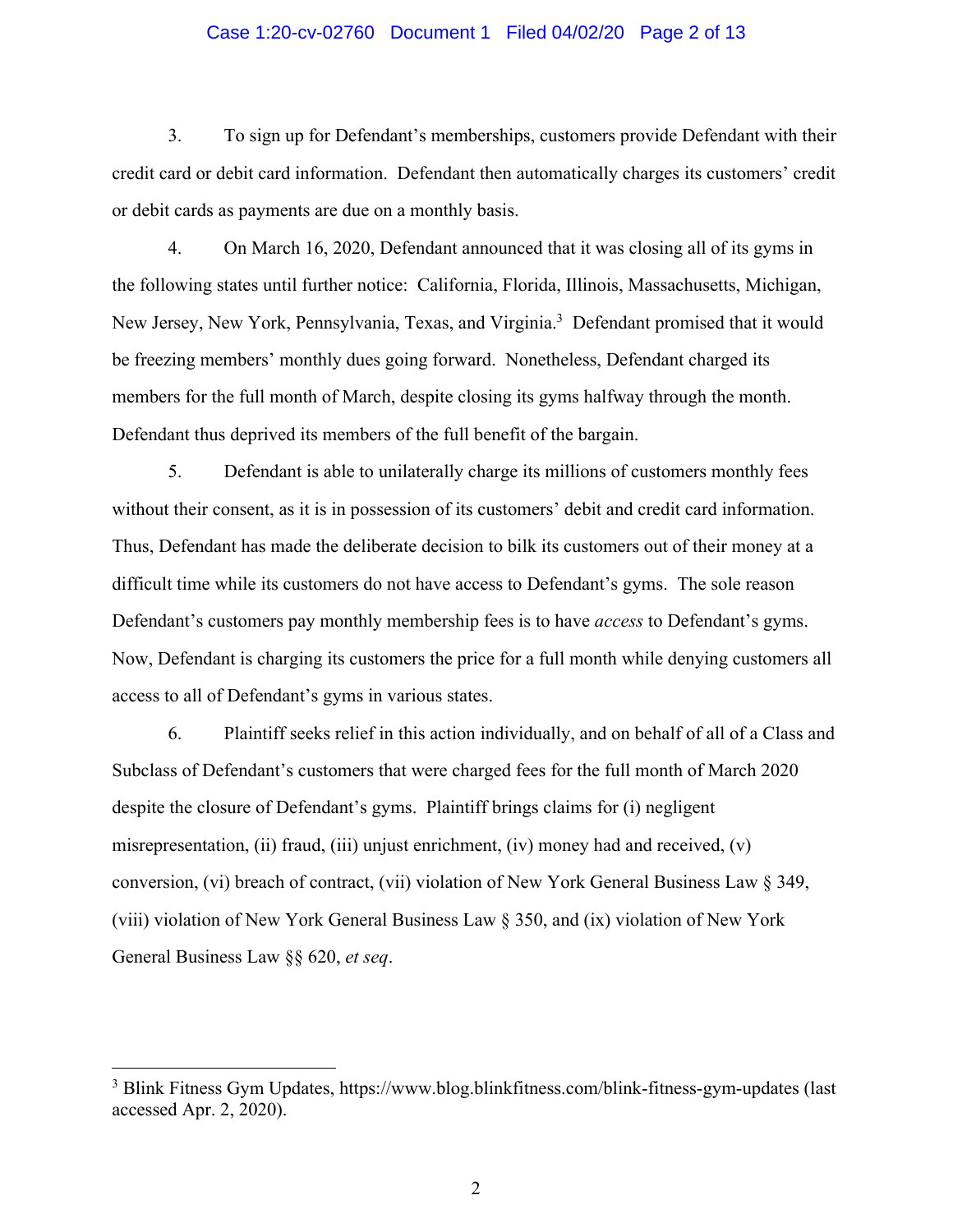### **PARTIES**

7. Plaintiff Brandon Jampol is a citizen of New York who resides in New York County. Mr. Jampol is a current member at Defendant's Blink Fitness gyms, paying approximately \$27.00 per month with an annual fee of approximately \$50.00 per year. Plaintiff has been a member since January 2020. On March 16, 2020, Defendant closed all of its Blink Fitness gyms in various states, including the Blink Fitness gym in New York City that Plaintiff attended. However, on March 3, 2020, Defendant charged Plaintiff's debit card in the full amount of his membership – approximately \$27.00 – even though Plaintiff did not have access to any of Defendant's after March 16. Defendant has not refunded or attempted to refund Plaintiff any part of his monthly fee for March 16 through March 31, 2020, when Defendant's gyms were closed. Plaintiff signed up for Defendant's month-to-month membership with the belief and on the basis that he would have access to Defendant's gyms for the entirety of the month. Plaintiff would not have paid for the membership, or would not have paid for it on the same terms, had he known that he would not have access to any of Defendant's gyms.

8. Defendant Blink Holdings, Inc. is a Delaware corporation with a principal place of business at 386 Park Avenue South, Floor 11, New York, New York 10016. Defendant is the operator of over 100 gyms nationwide, including gyms in New York. Defendant operates these gyms under the "Blink Fitness" moniker.

### **JURISDICTION AND VENUE**

9. This Court has subject matter jurisdiction pursuant to 28 U.S.C. § 1332(d)(2)(A) because this case is a class action where the aggregate claims of all members of the proposed class are in excess of \$5,000,000, exclusive of interest and costs, and at least one member of the proposed Class is a citizen of a state different from Defendant.

10. This Court has general jurisdiction over Defendant because it is headquartered in New York.

11. Venue is proper in this Court pursuant to 28 U.S.C. § 1391 Defendant is headquartered in this District.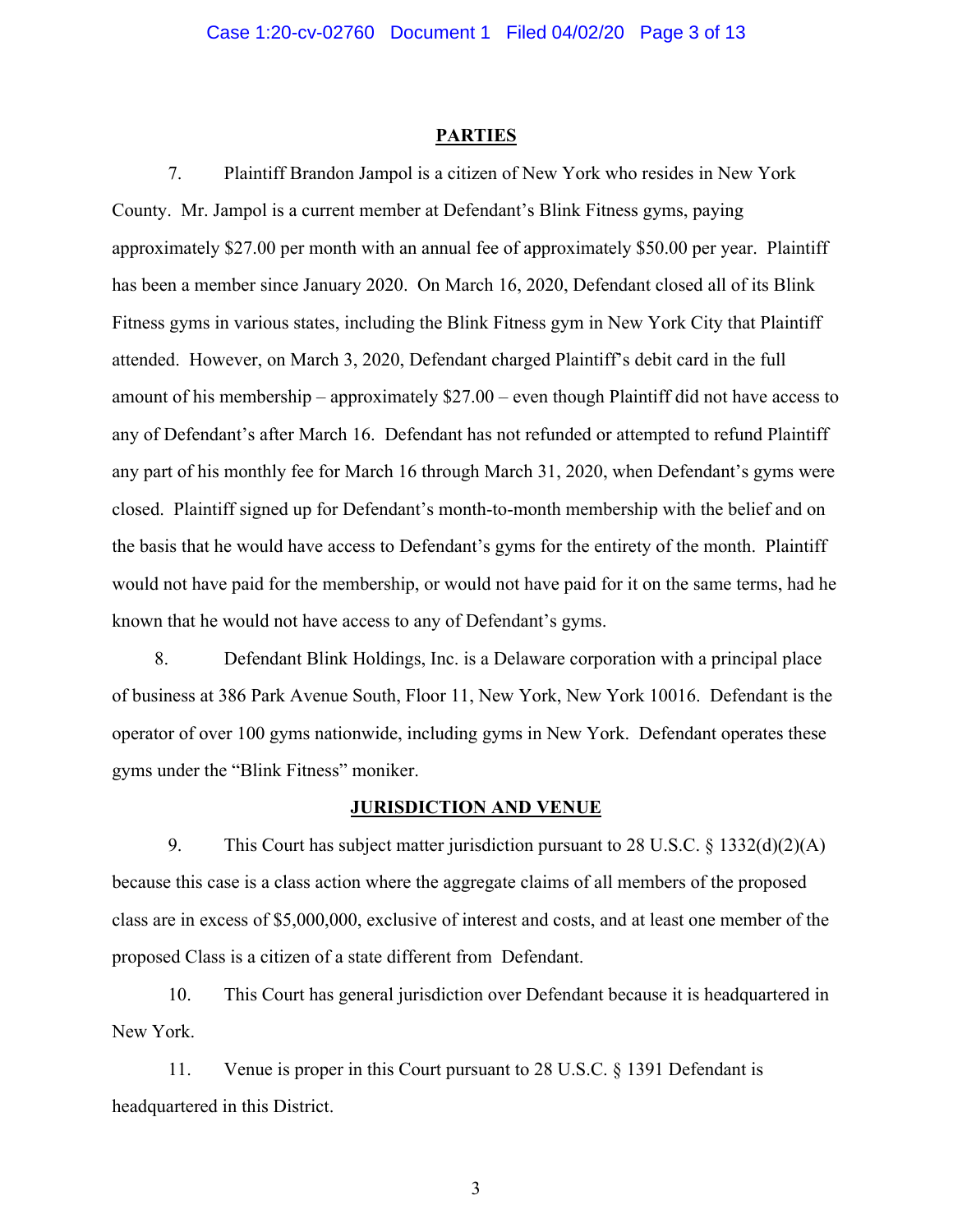### **CLASS REPRESENTATION ALLEGATIONS**

12. Plaintiff brings this action as a class action under Federal Rule of Civil Procedure 23 on behalf of a Class consisting of all of Defendant's customers who were charged a membership fee for a month during which Defendant's gyms were closed due to COVID-19 (the "Class").

13. Plaintiff also seeks to represent a subclass defined as all members of the Class who are members at a gym in New York (the "Subclass").

14. The Class and Subclass shall collectively be referred to as the "Classes."

15. Plaintiff reserves the right to amend or modify the definition of the Classes with greater specificity or further division into subclasses or limitation to particular issues as discovery and the orders of this Court warrant.

16. Excluded from the Classes are the Defendant, the officers and directors of the Defendant at all relevant times, members of its immediate families and their legal representatives, heirs, successors or assigns and any entity in which Defendant has or had a controlling interest.

17. Plaintiff is a member of the Class and Subclass he seeks to represent.

18. Defendant has hundreds of thousands of customers nationwide that have paid or were charged fees while Defendant's gyms were closed. Accordingly, members of the Class are so numerous that their individual joinder herein is impracticable. The precise number of Members of the Classes and their identities are unknown to Plaintiff at this time but may be determined through discovery. Members of the Classes may be notified of the pendency of this action by mail and/or publication through the distribution records of Defendant.

19. Common questions of law and fact exist as to all members of the Classes and predominate over questions affecting only individual members of the Classes. Common legal and factual questions include but are not limited to whether Defendant has breached its contract with its customers and whether its actions are fraudulent and unlawful.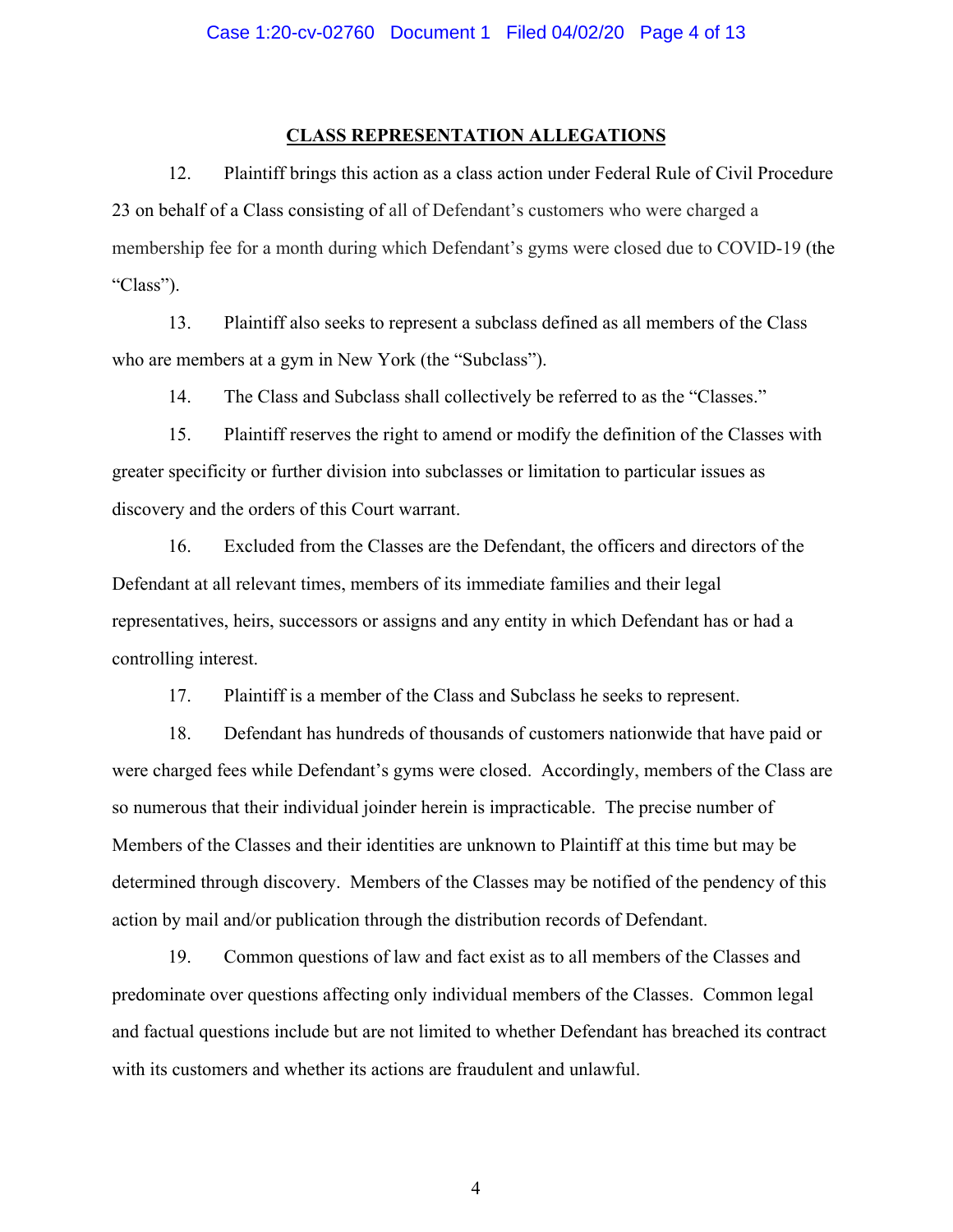### Case 1:20-cv-02760 Document 1 Filed 04/02/20 Page 5 of 13

20. The claims of the named Plaintiff are typical of the claims of the Classes in that the named Plaintiff was exposed to Defendant's false and misleading advertising and was charged membership fees for the full month of March 2020 despite being barred from entry into Defendant's gyms, and suffered losses as a result.

21. Plaintiff is an adequate representative of the Classes because Plaintiff's interests do not conflict with the interests of the members of the Classes that Plaintiff seeks to represent, Plaintiff has retained competent counsel experienced in prosecuting class actions, and Plaintiff intends to prosecute this action vigorously. The interests of members of the Classes will be fairly and adequately protected by Plaintiff and his counsel.

22. The class mechanism is superior to other available means for the fair and efficient adjudication of the claims of the members of the Classes. Each individual member of the Classes may lack the resources to undergo the burden and expense of individual prosecution of the complex and extensive litigation necessary to establish Defendant's liability. Individualized litigation increases the delay and expense to all parties and multiplies the burden on the judicial system presented by the complex legal and factual issues of this case. Individualized litigation also presents a potential for inconsistent or contradictory judgments. In contrast, the class action device presents far fewer management difficulties and provides the benefits of single adjudication, economy of scale, and comprehensive supervision by a single court on the issue of Defendant's liability. Class treatment of the liability issues will ensure that all claims and claimants are before this Court for consistent adjudication of the liability issues.

### **COUNT I Negligent Misrepresentation**

23. Plaintiff hereby incorporates by reference the allegations contained in all preceding paragraphs of this complaint.

24. Plaintiff brings this claim individually and on behalf of the members of the proposed Classes against Defendant.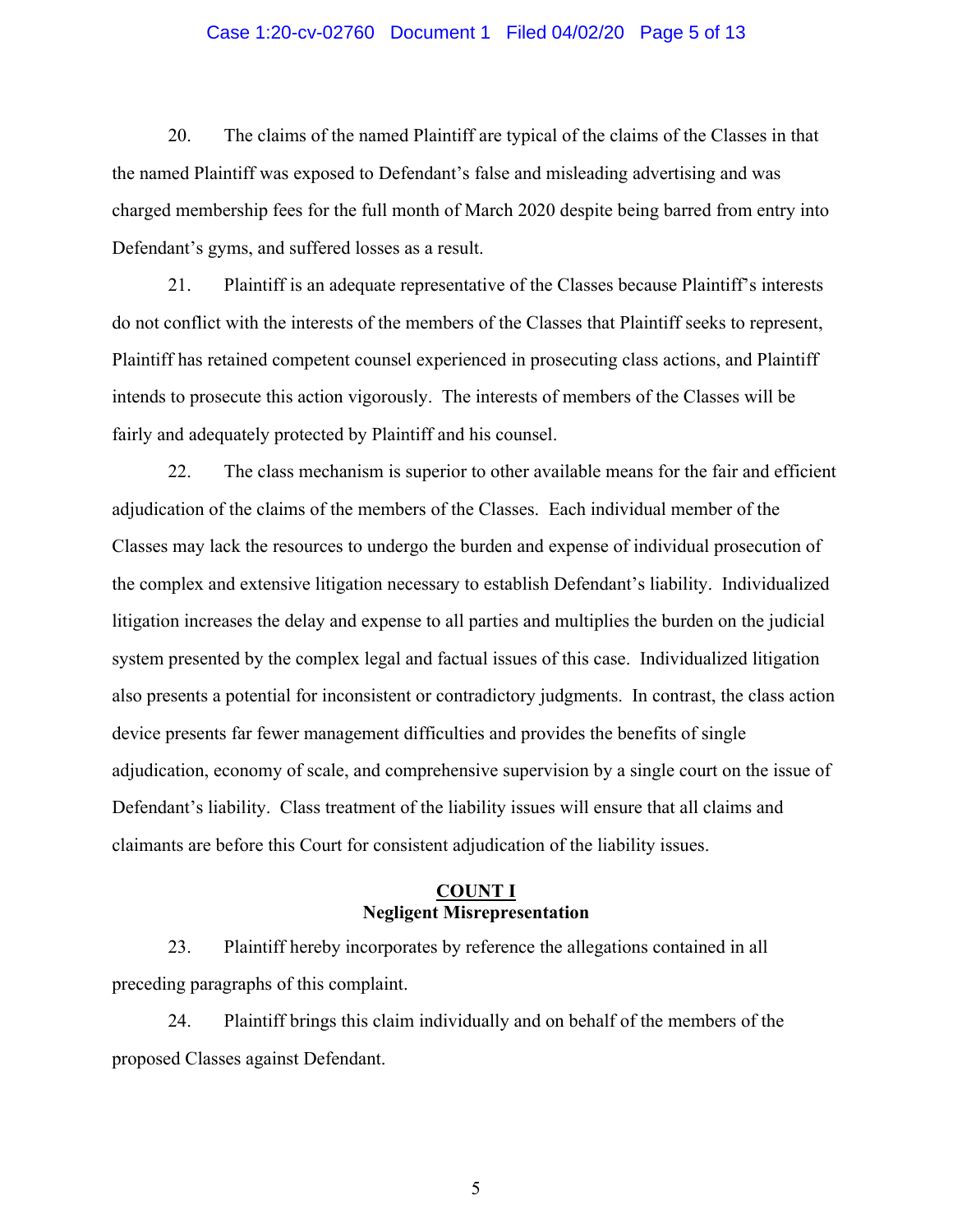### Case 1:20-cv-02760 Document 1 Filed 04/02/20 Page 6 of 13

25. As discussed above, Defendant misrepresented that its gyms would be accessible to those who paid the monthly fee. However, Defendant in fact charged the full price for monthly memberships despite closing its gyms for half the month of March 2020.

26. At the time Defendant made these representations, Defendant knew or should have known that these representations were false or made them without knowledge of their truth or veracity.

27. At an absolute minimum, Defendant negligently misrepresented and/or negligently omitted material facts about its gym memberships and services.

28. The negligent misrepresentations and omissions made by Defendant, upon which Plaintiff and members of the Classes reasonably and justifiably relied, were intended to induce and actually induced Plaintiff and Members of the Classes to purchase Defendant's gym memberships.

29. Plaintiff and members of the Classes would not have purchased Defendant's gym memberships, or would not have purchased the services on the same terms, if the true facts had been known.

30. The negligent actions of Defendant caused damage to Plaintiff and Members of the Classes, who are entitled to damages and other legal and equitable relief as a result.

### **COUNT II Fraud**

31. Plaintiff hereby incorporates by reference the allegations contained in all preceding paragraphs of this complaint.

32. Plaintiff brings this claim individually and on behalf of the members of the proposed Classes against Defendant.

33. As discussed above, Defendant misrepresented that its gyms would be accessible to those who paid the monthly fee. However, Defendant in fact charged the full price for monthly memberships despite closing its gyms for half the month of March 2020.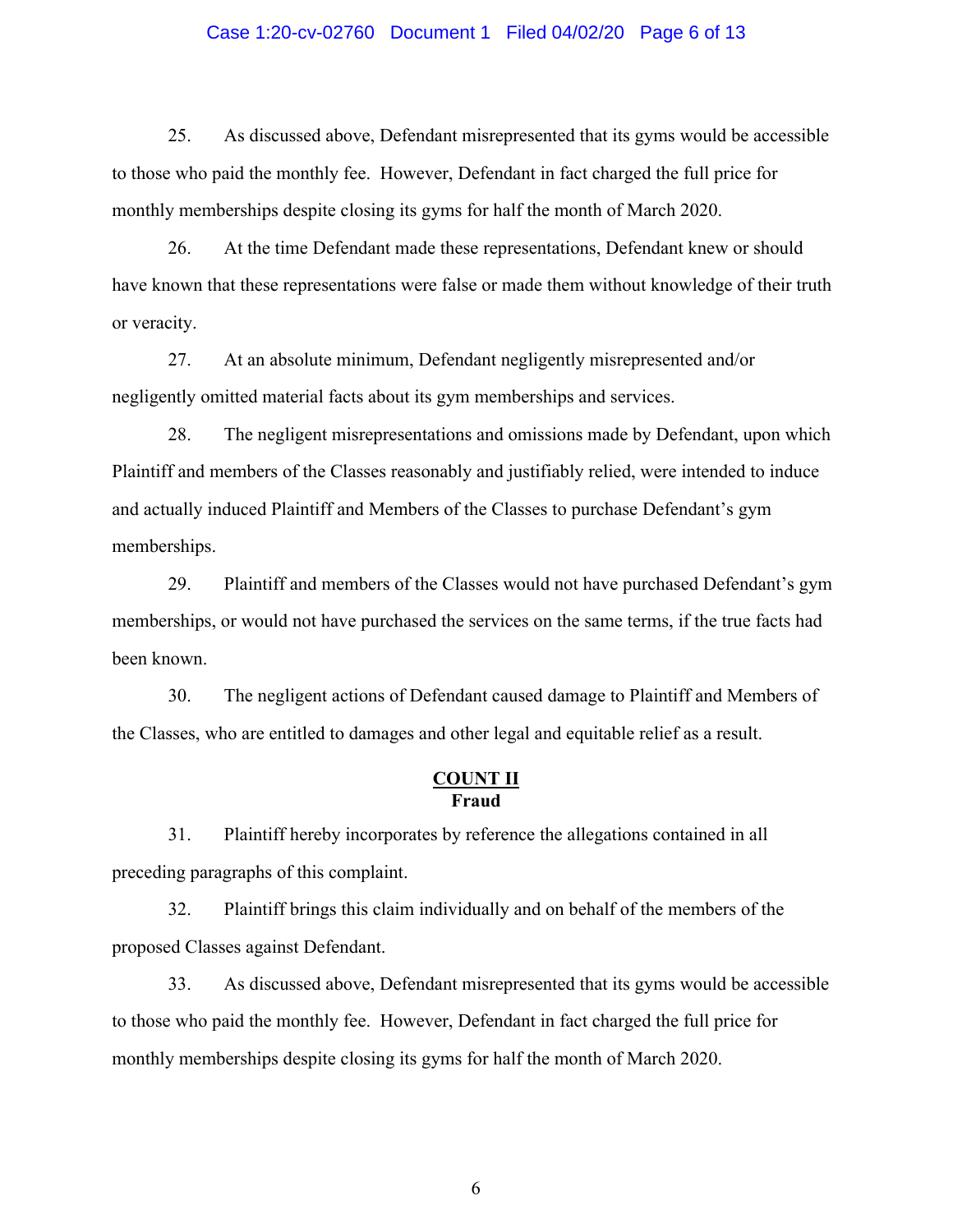### Case 1:20-cv-02760 Document 1 Filed 04/02/20 Page 7 of 13

34. These misrepresentations and omissions were made with knowledge of their falsehood.

35. The misrepresentations and omissions made by Defendant, upon which Plaintiff and members of the Classes reasonably and justifiably relied, were intended and actually induced Plaintiff and Members of the Classes to Defendant's gym memberships.

36. The fraudulent actions of Defendant caused damage to Plaintiff and Members of the Classes, who are entitled to damages and other legal and equitable relief as a result.

# **COUNT III Unjust Enrichment**

37. Plaintiff hereby incorporates by reference the allegations contained in all preceding paragraphs of this complaint.

38. Plaintiff brings this claim individually and on behalf of the members of the proposed Classes against Defendant.

39. Plaintiff and members of the Classes conferred benefits on Defendant by paying, and being charged, membership fees while for the entirety of March 2020 despite Defendant's gyms being closed for half the month.

40. Defendant has knowledge of such benefits.

41. Defendant has been unjustly enriched in retaining the revenues derived from Plaintiff and members of the Classes' membership fees. Retention of those moneys under these circumstances is unjust and inequitable because Defendant is charging its customers for the entirety of March 2020 despite Defendant's gyms being closed for half the month. These misrepresentations and charges caused injuries to Plaintiff and members of the Classes because they would not have paid Defendant's membership fees had the true facts been known.

42. Because Defendant's retention of the non-gratuitous benefits conferred on it by Plaintiff and members of the Classes is unjust and inequitable, Defendant must pay restitution to Plaintiff and members of the Classes for their unjust enrichment, as ordered by the Court.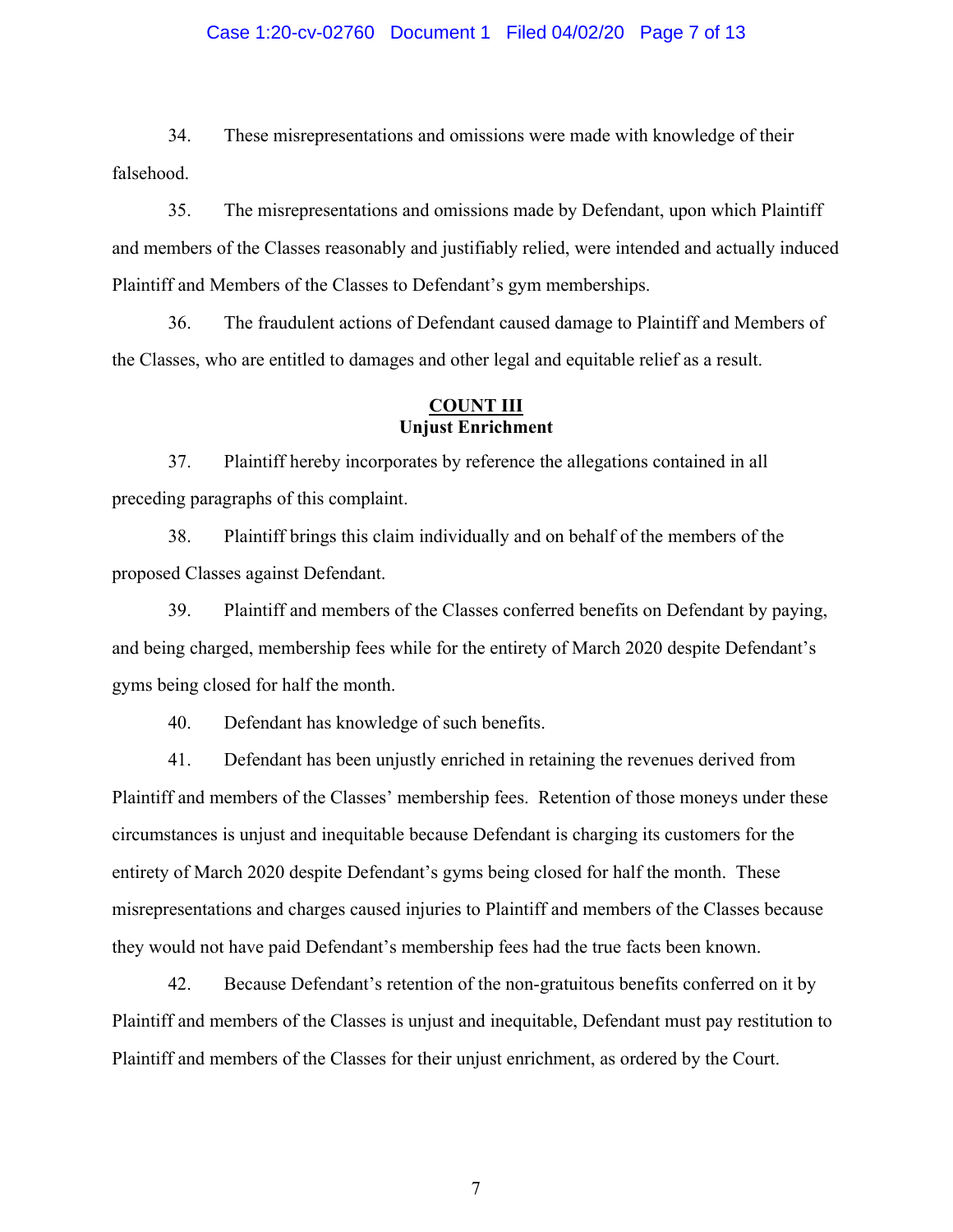### **COUNT IV Money Had and Received**

43. Plaintiff hereby incorporates by reference the allegations contained in all preceding paragraphs of this complaint.

44. Plaintiff brings this claim individually and on behalf of the members of the proposed Classes against Defendant.

45. Defendant received money in the form of membership fees that was intended to be used for the benefit of Plaintiff and the Classes, those membership fees were not used for the benefit of Plaintiff and the Classes, and Defendant has not given back or refunded the wrongfully obtained money and membership fees to Plaintiff and the Classes.

46. Defendant obtained money in the form of membership fees that was intended to be used to provide gym access to Plaintiff and the Classes. However, Defendant has retained all of the membership fees for March 2020 while closing its gyms for half the month.

### **COUNT V Conversion**

47. Plaintiff hereby incorporates by reference the allegations contained in all preceding paragraphs of this complaint.

48. Plaintiff brings this claim individually and on behalf of the members of the proposed Classes against Defendant.

49. Plaintiff and members of the Classes had a right to retain their March 2020 membership fees while all of Defendant's gyms were and remain closed.

50. Defendant intentionally charged Plaintiff's and members of the Classes' debit and credit cards in the full amount of the monthly membership fees while Defendant's gyms were closed.

51. Plaintiff and Members of the Classes did not consent to Defendant's charging of their debit and credit cards while Defendant's gyms were closed.

52. Plaintiff and members of the Classes were harmed through Defendant's charging of their debit and credit cards.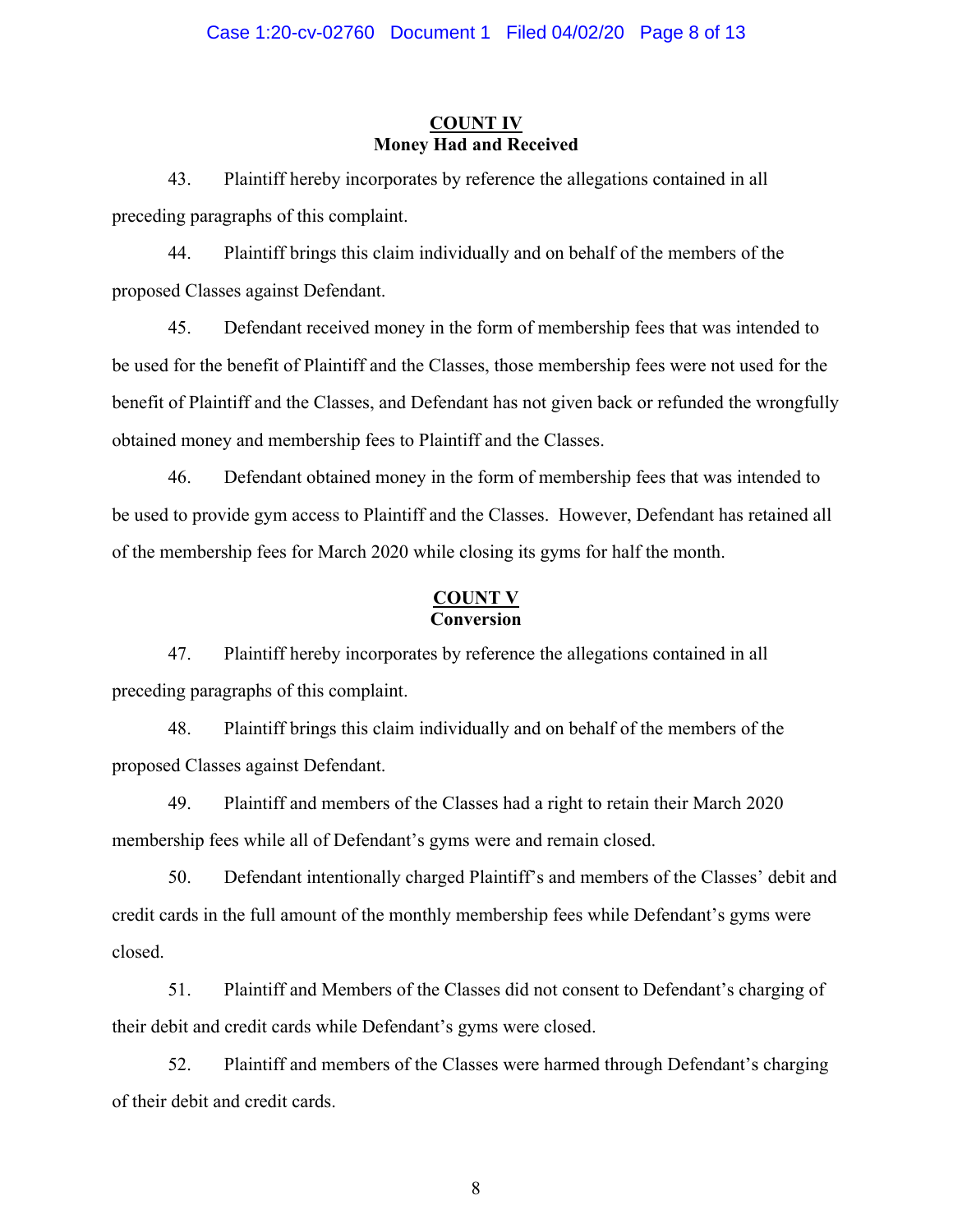### Case 1:20-cv-02760 Document 1 Filed 04/02/20 Page 9 of 13

53. Defendant's conduct was a substantial factor in causing Plaintiff and Members of the Classes' harm.

## **COUNT VI Breach of Contract**

54. Plaintiff hereby incorporates by reference the allegations contained in all preceding paragraphs of this complaint.

55. Plaintiff brings this claim individually and on behalf of the members of the proposed Classes against Defendant.

56. Defendant entered into contracts with Plaintiff and Members of the Classes to provide access to gym facilities in exchange for the payment of membership fees.

57. Defendant has breached these contracts by charging Plaintiff and Members of the Classes' debit and credit cards while for the full month of March 2020 despite closing its gyms for the latter half of the month.

58. Plaintiff and members of the Classes have suffered an injury through the payment of membership fees while not having access to Defendant's gyms.

## **COUNT VII Violation of New York General Business Law § 349**

59. Plaintiff hereby incorporates by reference the allegations contained in all preceding paragraphs of this complaint.

60. Plaintiff brings this claim individually and on behalf of the members of the proposed Subclass against Defendant.

61. By the acts and conduct alleged herein, Defendant committed unfair or deceptive acts and practices by making false representations on the labeling of Coleman Bands.

62. The foregoing deceptive acts and practices were directed at consumers.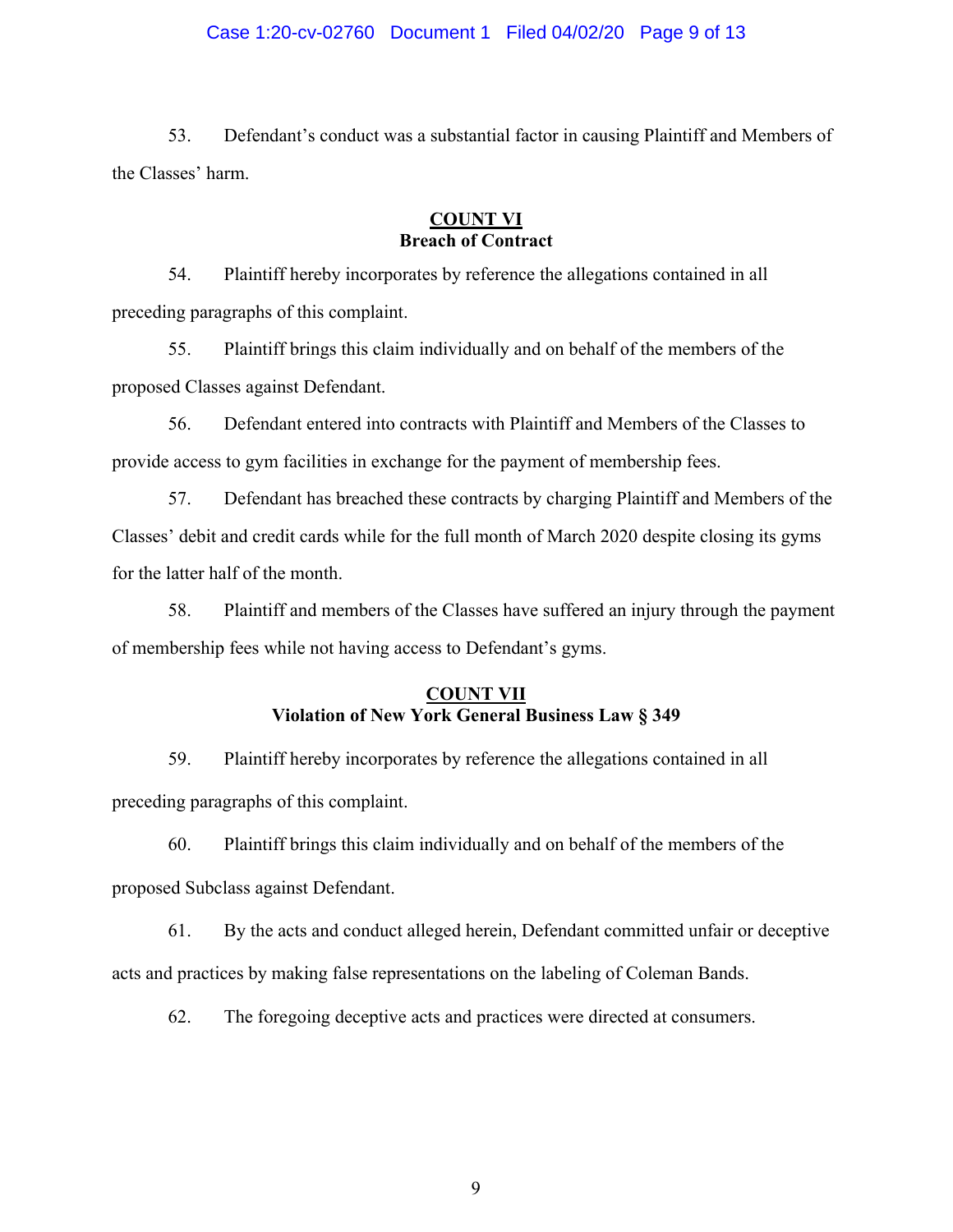### Case 1:20-cv-02760 Document 1 Filed 04/02/20 Page 10 of 13

63. The foregoing deceptive acts and practices are misleading in a material way because they fundamentally misrepresented the ability of Plaintiff and the Subclass members to access Defendant's gym despite paying the full monthly fee.

64. Plaintiff and members of the Subclass were injured as a result because (a) they would not have paid Defendant's monthly fee for March 2020 had they known that they would not be able to access Defendant's gyms for the latter half of the month, and (b) they overpaid for their gym memberships on account of these misrepresentation.

65. On behalf of himself and other members of the Subclass, Plaintiff seeks to enjoin the unlawful acts and practices described herein, to recover his actual damages or fifty dollars, whichever is greater, three times actual damages, and reasonable attorneys' fees.

### **COUNT VIII Violation of New York General Business Law § 350**

66. Plaintiff incorporates by reference and re-alleges each and every allegation set forth above as though fully set forth herein.

67. Plaintiff brings this claim individually and on behalf of members of the proposed Subclass against Defendant.

68. Based on the foregoing, Defendant has engaged in consumer-oriented conduct that is deceptive or misleading in a material way which constitutes false advertising in violation of Section 350 of the New York General Business Law by misrepresenting the ability of Plaintiff and Subclass members to access Defendant's gyms for the entirety of March 2020.

69. The foregoing advertising was directed at consumers and was likely to mislead a reasonable consumer acting reasonably under the circumstances.

70. This misrepresentation has resulted in consumer injury or harm to the public interest.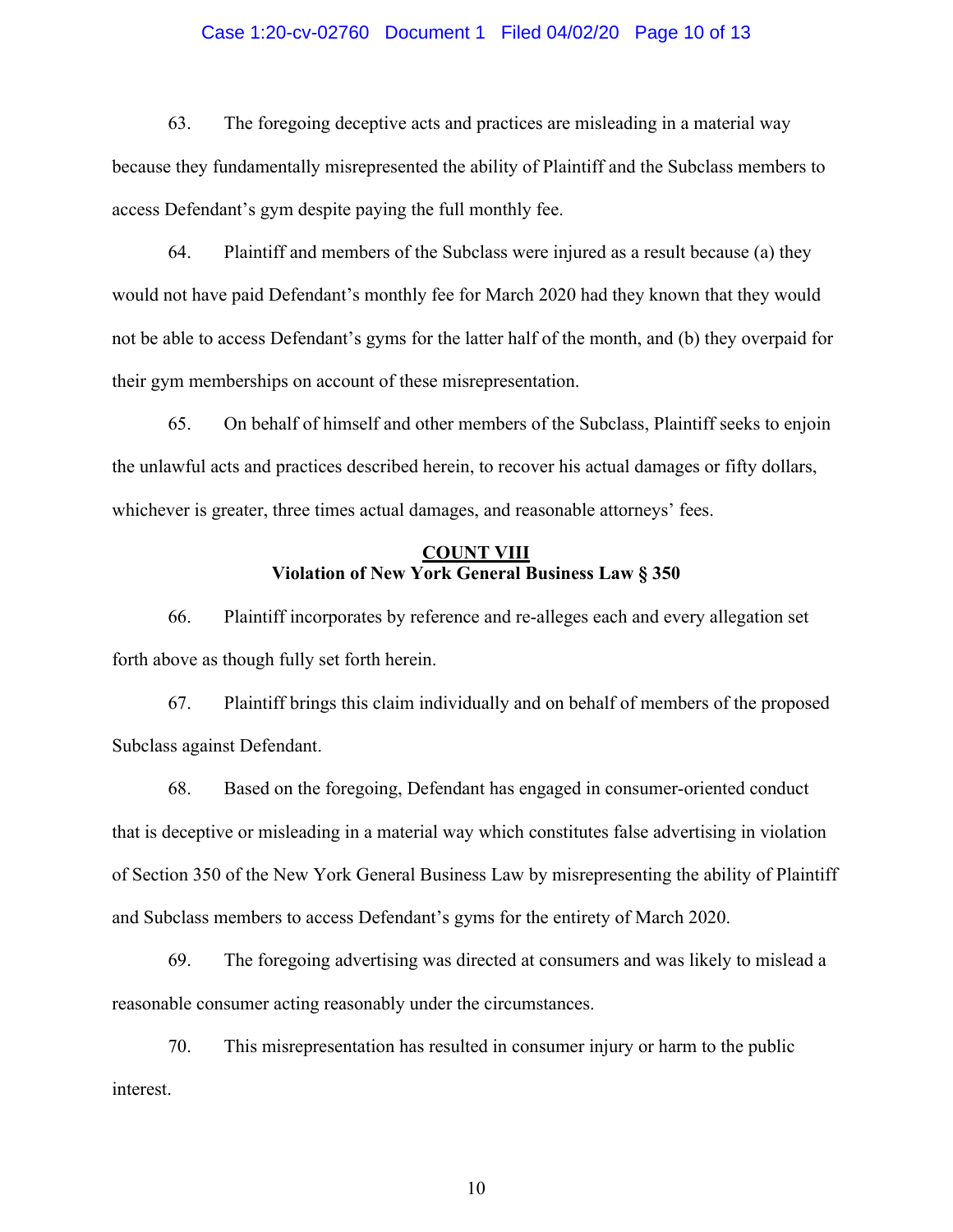### Case 1:20-cv-02760 Document 1 Filed 04/02/20 Page 11 of 13

71. As a result of this misrepresentation, Plaintiff and members of the New York Subclass have suffered economic injury because (a) they would not have paid Defendant's monthly fee for March 2020 had they known that they would not be able to access Defendant's gyms for the latter half of the month, and (b) they overpaid for their gym memberships on account of these misrepresentation.

72. On behalf of himself and other members of the New York Subclass, Plaintiff seeks to enjoin the unlawful acts and practices described herein, to recover their actual damages or five hundred dollars, whichever is greater, three times actual damages, and reasonable attorneys' fees.

## **COUNT IX Violation of New York General Business Law §§ 620,** *et seq.*

73. Plaintiff incorporates by reference and re-alleges each and every allegation set forth above as though fully set forth herein.

74. Plaintiff brings this claim individually and on behalf of members of the proposed Subclass against Defendant.

75. Under New York General Business Law ("GBL") § 627, any contract for health studio services entered into that does not comply with the provisions of GBL §§ 620, *et seq.* shall be void and unenforceable.

76. Here, Plaintiff and members of the Subclass signed up for Defendant's gym membership based on Defendant's false and misleading representation that they would have access to Defendant's gyms for the entirety of the month of March 2020. However, Defendant unilaterally charged Plaintiff and members of the Subclass the full cost of membership for March 2020 despite closing their gyms for the latter half of the month.

77. Defendant's acts are in violation of GBL § 626(7), which prohibits "unfair and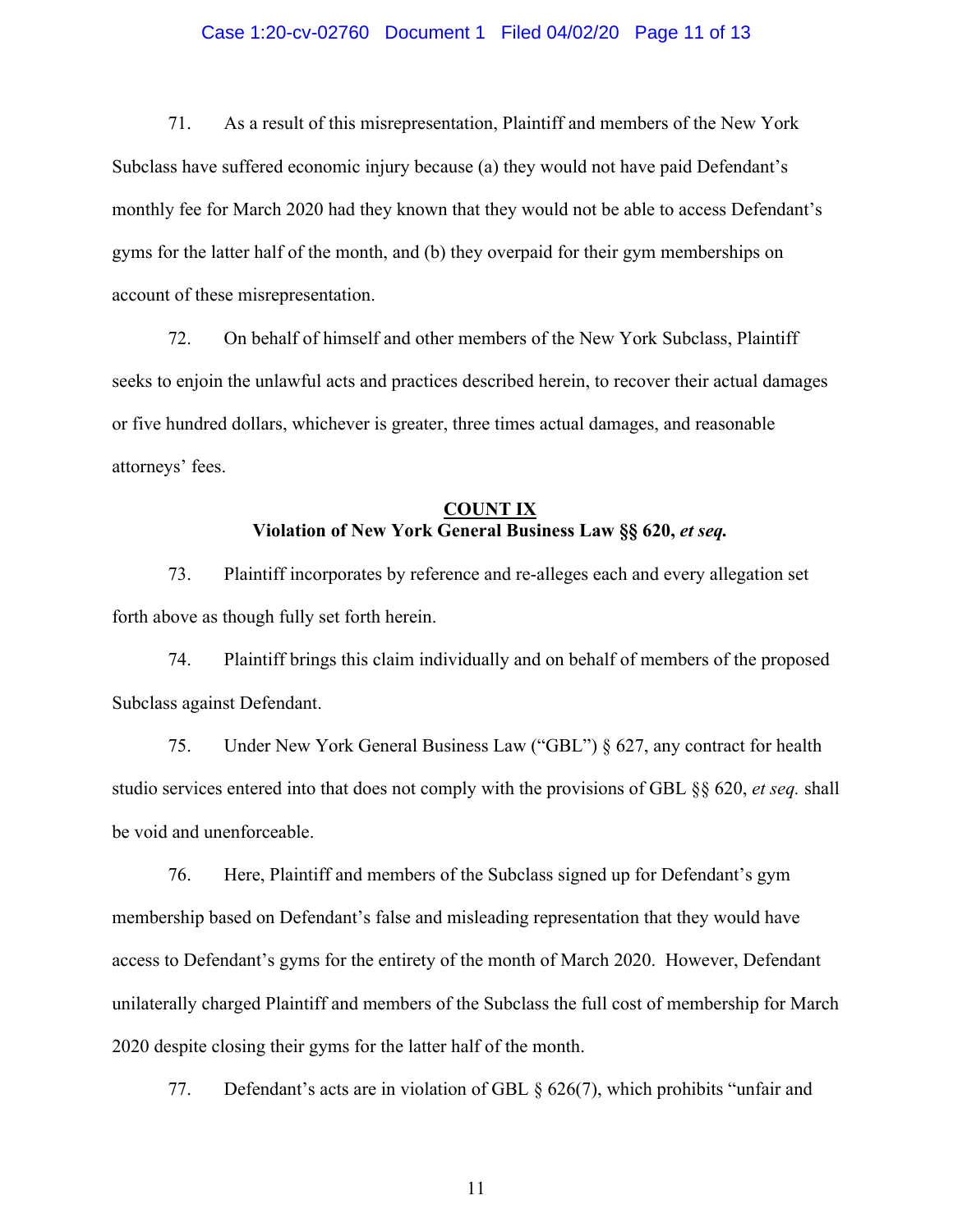### Case 1:20-cv-02760 Document 1 Filed 04/02/20 Page 12 of 13

deceptive trad practice[s]" defined as "misrepresent[ing] the nature and extent of any personal services, guidance, assistance, or other attention the business will provide for consumers"

78. Accordingly, the membership contracts are void and Defendant must refund all of the memberships charged while its gyms were and remain closed. Further, Plaintiff and the Subclass members are entitled to actual damages, treble damages, and reasonable attorneys' fees. GBL § 628(1).

#### **PRAYER FOR RELIEF**

WHEREFORE, Plaintiff, individually and on behalf of all others similarly situated, seeks judgment against Defendant, as follows:

- (a) For an order certifying the Class and Subclass under Rule 23 of the Federal Rules of Civil Procedure and naming Plaintiff as representative of the Class and Subclass and Plaintiff's attorneys as Class Counsel to represent the members of the Class and Subclass;
- (b) For an order declaring that Defendant's conduct violates the statutes and laws referenced herein;
- (c) For an order finding in favor of Plaintiff and the Classes on all counts asserted herein;
- (d) For compensatory and punitive damages in amounts to be determined by the Court and/or jury;
- (e) For prejudgment interest on all amounts awarded;
- (f) For an order of restitution and all other forms of equitable monetary relief;
- (g) For injunctive relief as pleaded or as the Court may deem proper; and